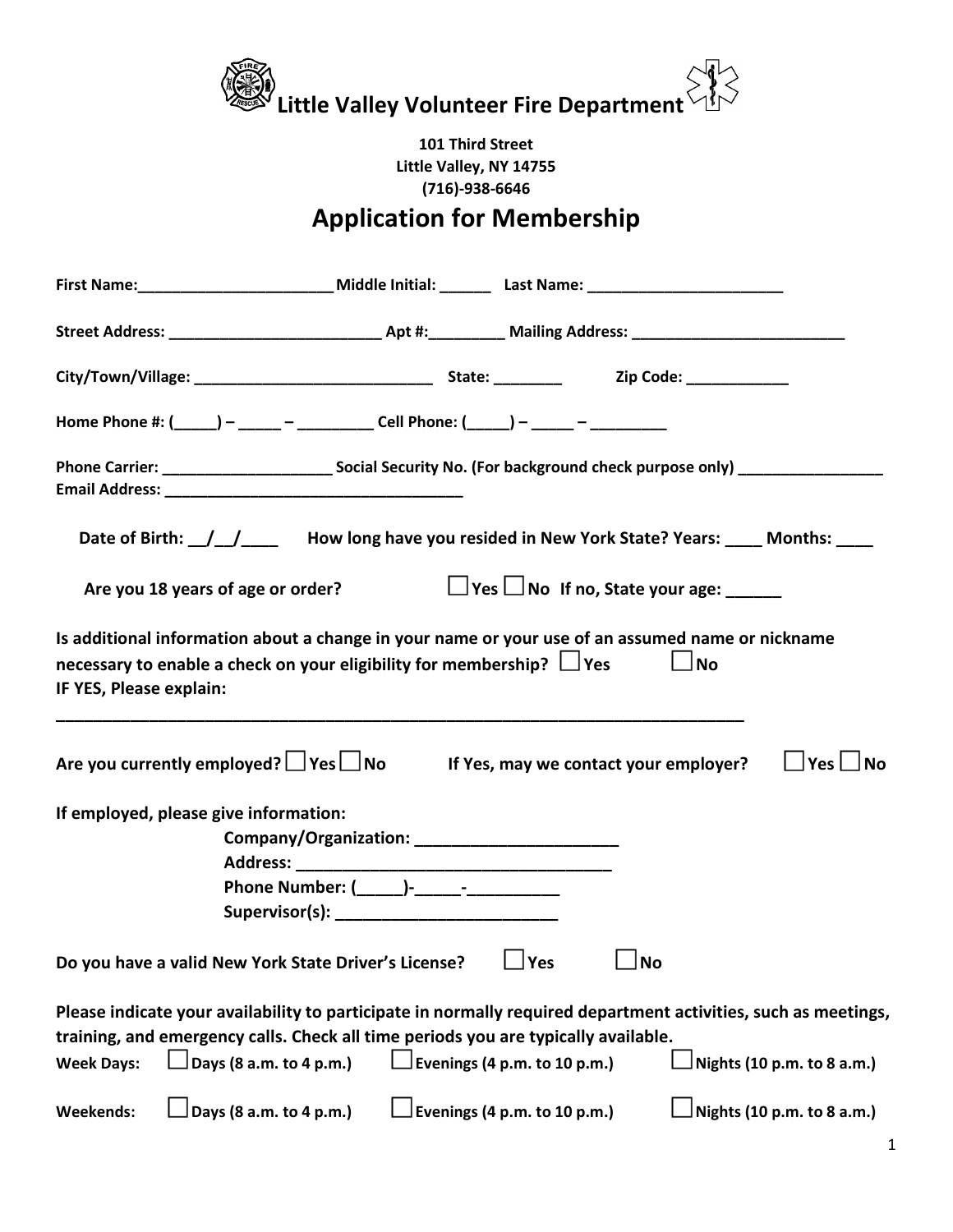

| <b>101 Third Street</b>                                                                                                                                                                                                                                                                                                                                                                                                                    |                                                                                                                                                                                                                                                           |  |
|--------------------------------------------------------------------------------------------------------------------------------------------------------------------------------------------------------------------------------------------------------------------------------------------------------------------------------------------------------------------------------------------------------------------------------------------|-----------------------------------------------------------------------------------------------------------------------------------------------------------------------------------------------------------------------------------------------------------|--|
| Little Valley, NY 14755                                                                                                                                                                                                                                                                                                                                                                                                                    |                                                                                                                                                                                                                                                           |  |
| $(716)-938-6646$                                                                                                                                                                                                                                                                                                                                                                                                                           |                                                                                                                                                                                                                                                           |  |
| Previous Emergency Services (Fire, Rescue, HazMat, EMS, and Police) experience:                                                                                                                                                                                                                                                                                                                                                            |                                                                                                                                                                                                                                                           |  |
|                                                                                                                                                                                                                                                                                                                                                                                                                                            |                                                                                                                                                                                                                                                           |  |
| City, State: _______________________                                                                                                                                                                                                                                                                                                                                                                                                       | City, State: ____________________                                                                                                                                                                                                                         |  |
|                                                                                                                                                                                                                                                                                                                                                                                                                                            | Chief: <u>Alexander Chief (Alexander Chief (Alexander Chief (Alexander Chief (Alexander Chief Chief Chief Chief Chief Chief Chief Chief Chief Chief Chief Chief Chief Chief Chief Chief Chief Chief Chief Chief Chief Chief Chie</u>                      |  |
| Chief's Phone: (_____)-____-______                                                                                                                                                                                                                                                                                                                                                                                                         |                                                                                                                                                                                                                                                           |  |
| Reason for Leaving: _____________                                                                                                                                                                                                                                                                                                                                                                                                          | Reason for Leaving: Neason for Leaving:                                                                                                                                                                                                                   |  |
| *Previous membership organizations will be contacted as a reference. Actions or inactions during previous emergency<br>services membership will be considered, along with other factors, and will effect a final membership decision.<br>Omissions in previous service experience and reasons for leaving will negatively effect and applicant's evaluation.<br>Additional Information may be added on the last page of this application.* |                                                                                                                                                                                                                                                           |  |
| Have you ever been a member of the United States Armed Forces?<br>If YES, Branch: New York Street, New York Street, New York Street, New York Street, New York Street, New York Street, New York Street, New York Street, New York Street, New York Street, New York Street, New York Street, Ne                                                                                                                                           | $\Box$ Yes<br>$\Box$ No<br>Dates: National Property of the Contract of the Contract of the Contract of the Contract of the Contract of the Contract of the Contract of the Contract of the Contract of the Contract of the Contract of the Contract of th |  |
| If YES, did you received an honorable Discharge?                                                                                                                                                                                                                                                                                                                                                                                           | $\Box$ Yes<br>$\Box$ No                                                                                                                                                                                                                                   |  |
| *Dishonorable discharge is not an absolute bar from membership. This and other factors will effect a final<br>membership decision. Additional information may be added on the last page of this application.                                                                                                                                                                                                                               |                                                                                                                                                                                                                                                           |  |
| Have you ever been convicted of or pled guilty to a felony, misdemeanor, insurance fraud, arson, abuse, or sex-                                                                                                                                                                                                                                                                                                                            |                                                                                                                                                                                                                                                           |  |
| related crime, or a reduction of one of these offenses?                                                                                                                                                                                                                                                                                                                                                                                    | $\Box$ Yes<br>$\Box$ No                                                                                                                                                                                                                                   |  |
| If yes, give details on the last page of this application.                                                                                                                                                                                                                                                                                                                                                                                 |                                                                                                                                                                                                                                                           |  |
| List three, non-relative personal references, other than members of this organization, who have known you for at<br>least three years:                                                                                                                                                                                                                                                                                                     |                                                                                                                                                                                                                                                           |  |
| #1                                                                                                                                                                                                                                                                                                                                                                                                                                         |                                                                                                                                                                                                                                                           |  |
|                                                                                                                                                                                                                                                                                                                                                                                                                                            |                                                                                                                                                                                                                                                           |  |
| #2                                                                                                                                                                                                                                                                                                                                                                                                                                         | Phone: New York Phone State Phone State Phone State Phone State Phone State Phone State Phone State Phone State Phone State Phone State Phone State Phone State Phone State Phone State Phone State Phone State Phone State Ph                            |  |
|                                                                                                                                                                                                                                                                                                                                                                                                                                            |                                                                                                                                                                                                                                                           |  |
| #3                                                                                                                                                                                                                                                                                                                                                                                                                                         |                                                                                                                                                                                                                                                           |  |
|                                                                                                                                                                                                                                                                                                                                                                                                                                            |                                                                                                                                                                                                                                                           |  |

**Please let the name of any relatives or acquaintances that are members of this organization:**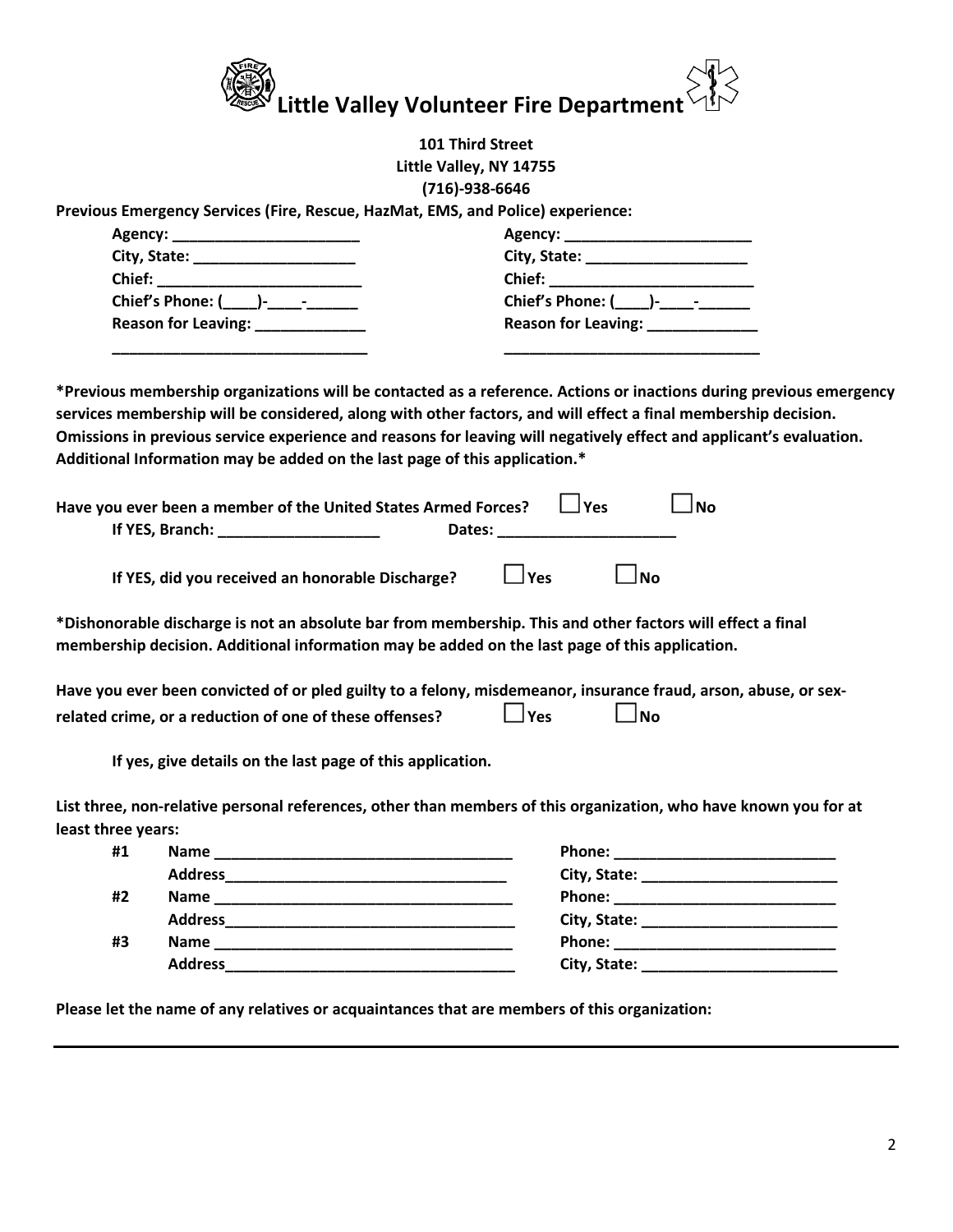

**Occupational Safety and Health Administration (OSHA) regulations require that you pass a physical examination before coming an active member of this organization, and highly specialized physical examinations are required before becoming an interior firefighter. Once accepted as a member, Little Valley Fire Department will provide you with a free medical examination.** 

**Are you willing to undergo a Medical Examination?**  $\Box$  Yes  $\Box$  No

**What fire department duties are you interested in participating in? (Check all that apply)** 

| <b>Duty</b>                                                                                                                                                                                                                                                              | Have you taken<br>training for this activity?                      |                                                                                                      | Are you willing to<br>take training for this activity?                                                |                                                                                                      |
|--------------------------------------------------------------------------------------------------------------------------------------------------------------------------------------------------------------------------------------------------------------------------|--------------------------------------------------------------------|------------------------------------------------------------------------------------------------------|-------------------------------------------------------------------------------------------------------|------------------------------------------------------------------------------------------------------|
| <b>Interior Firefighter</b><br><b>Exterior Firefighter</b><br><b>Emergency Medical Technician</b><br><b>Large Apparatus Driver</b><br>Small Apparatus/Ambulance Driver<br><b>Hazardous Material Response</b><br>Fire Police/Roadway Flagman<br><b>Specialized Rescue</b> | Yes<br>Yes<br>Yes<br>Yes<br><b>Yes</b><br>Yes<br><b>Yes</b><br>Yes | <b>No</b><br><b>No</b><br><b>No</b><br><b>No</b><br><b>No</b><br><b>No</b><br><b>No</b><br><b>No</b> | <b>Yes</b><br>Yes<br><b>Yes</b><br><b>Yes</b><br><b>Yes</b><br><b>Yes</b><br><b>Yes</b><br><b>Yes</b> | <b>No</b><br><b>No</b><br><b>No</b><br><b>No</b><br><b>No</b><br><b>No</b><br><b>No</b><br><b>No</b> |
| Do you have Experience with the following?<br><b>Fundraiser Staffing:</b><br>Cook/ Grill/ Fryers:<br>$\bullet$<br><b>Waiter/Waitress</b><br>$\bullet$<br><b>Cash Register</b><br>$\bullet$<br><b>Prep and Clean up</b><br>Other:<br>٠                                    | Yes<br><b>Yes</b><br><b>Yes</b><br><b>Yes</b>                      | <b>No</b><br><b>No</b><br><b>No</b><br><b>No</b>                                                     |                                                                                                       |                                                                                                      |

**\_\_\_\_\_\_\_\_\_\_\_\_\_\_\_\_\_\_\_\_\_\_\_\_\_\_\_\_\_\_\_\_\_\_\_\_\_\_\_\_\_\_\_\_\_\_\_\_\_\_\_\_\_\_\_\_\_\_\_\_\_\_\_\_\_\_\_\_\_\_\_\_\_\_\_\_\_\_\_\_\_\_\_\_\_\_\_\_\_\_** 

**\_\_\_\_\_\_\_\_\_\_\_\_\_\_\_\_\_\_\_\_\_\_\_\_\_\_\_\_\_\_\_\_\_\_\_\_\_\_\_\_\_\_\_\_\_\_\_\_\_\_\_\_\_\_\_\_\_\_\_\_\_\_\_\_\_\_\_\_\_\_\_\_\_\_\_\_\_\_\_\_\_\_\_\_\_\_\_\_\_\_** 

**Other ways I would like to help the organization:**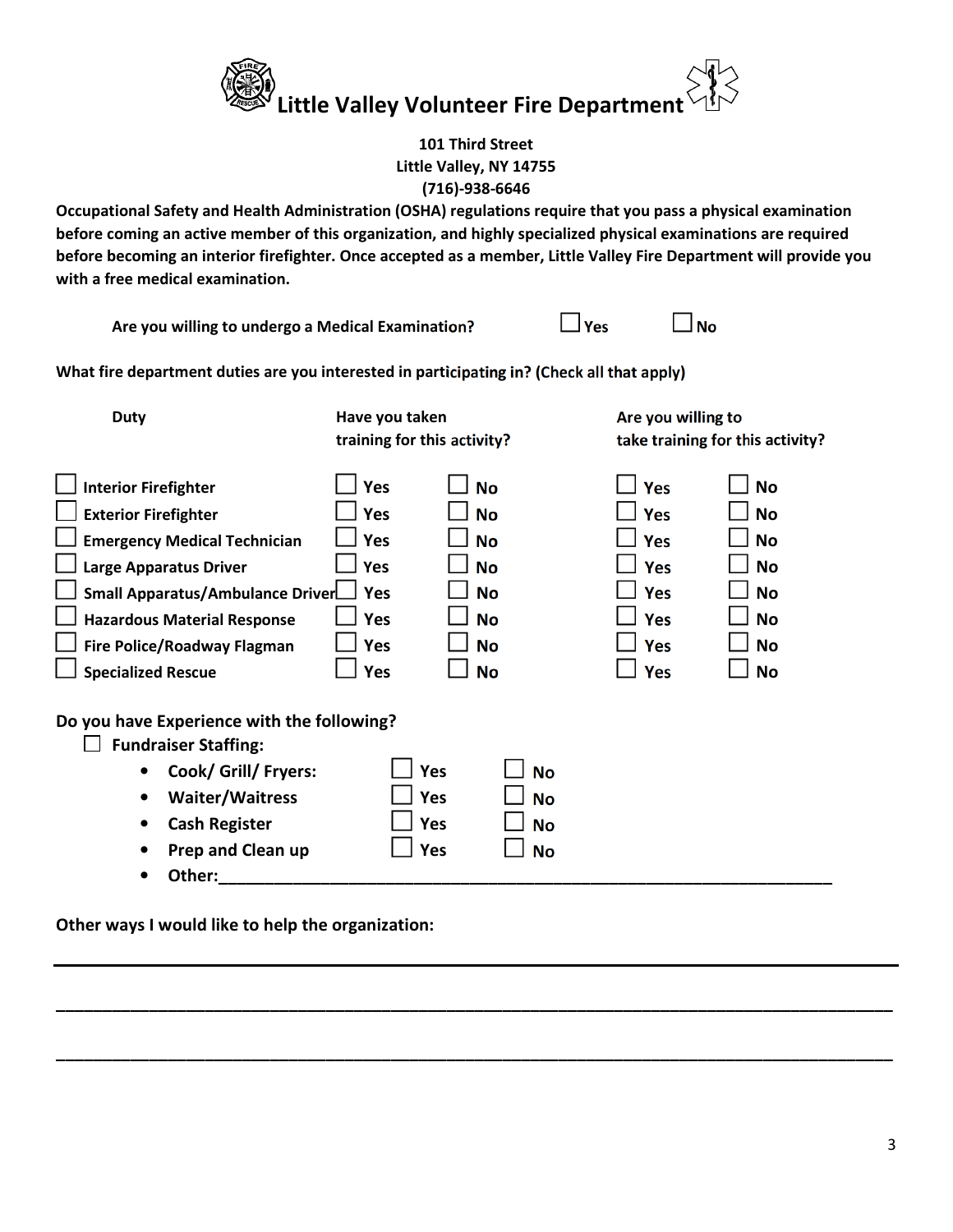

## **Confidentiality and Affirmation of Truth**

**Within the freedom of Information Law (Foil). All information contained and, or, obtained herein will remain confidential and will be used only for internal membership processing. Applications may also be reviewed by the Fire District Board of Fire Commissioners.** 

**In witness whereof, this application has been subscribed this \_\_\_\_ day of \_\_\_\_\_\_\_\_\_, 20\_\_\_ by the undersigned applicant who affirms that the statements made herein are true under penalties of perjury.** 

| <b>Applicant's Signature</b>   | <b>Date</b>  |  |  |
|--------------------------------|--------------|--|--|
| <b>Witness' Name (Printed)</b> | <b>Title</b> |  |  |
| <b>Witness' Signature</b>      | <b>Date</b>  |  |  |

**Privacy Notification:** 

**Section 94 of the Public Officers Law (Personal Privacy Protection Law) requires that you be notified of the following facts when information which will be maintained in a record system is collected from you.** 

**The authority to request and confirm personal information on you is found in Article 6 of the Executive Law.** 

**The information obtained will:** 

**Be used to determine your qualifications for the position in which you are applying;** 

**Be maintained in your personnel file (if you become a fire department member) or in our resume file for six months (if you are not a fire department member).** 

**Failure to provide the information or authorization will result in your application not being considered for membership.** 

**The information will be maintained by the Fire Chief and President of the Little Valley Fire Department.**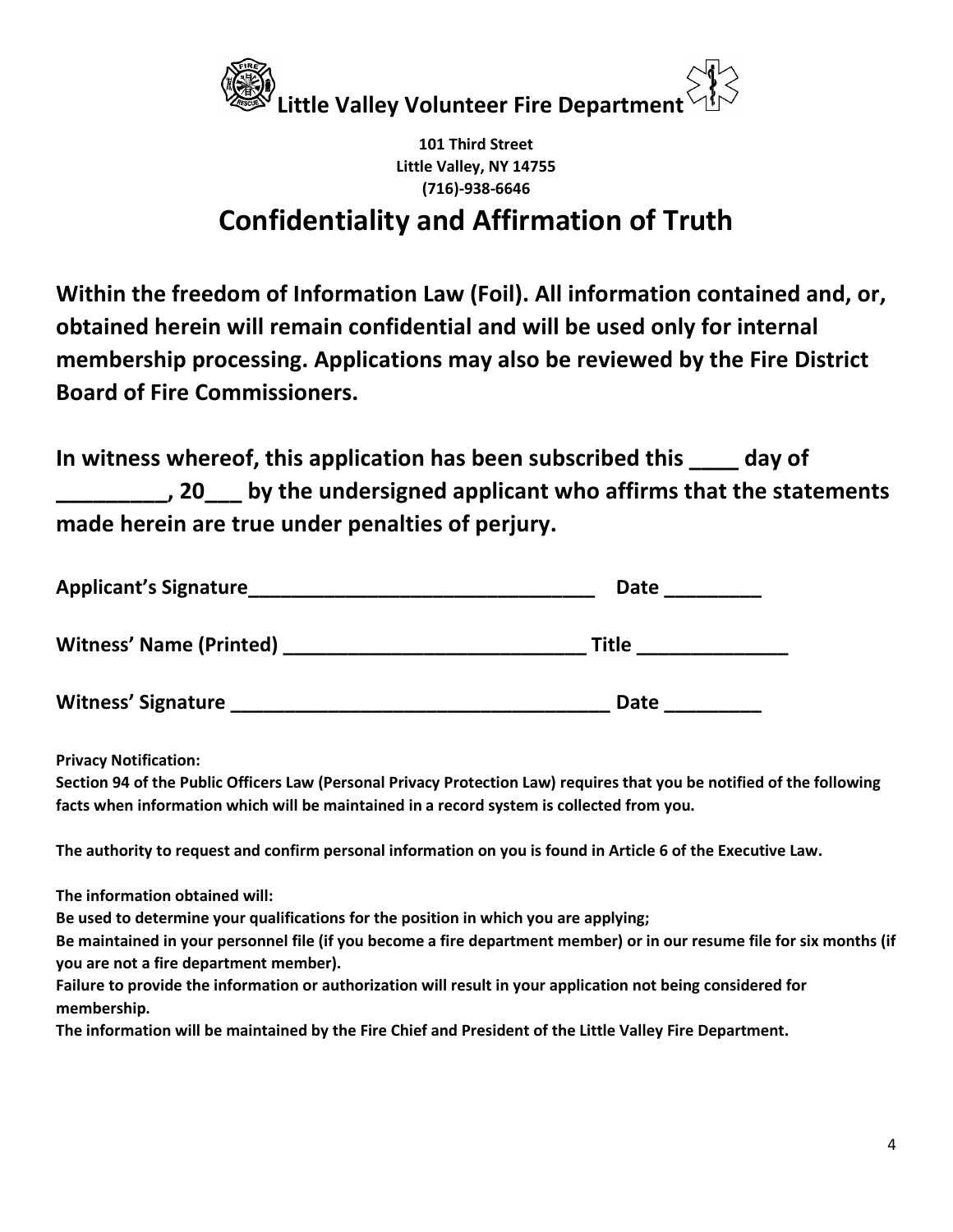

## **Applicant's authorization for Release of Information**

**In order to confirm the information I supplied on my application for membership with the Little Valley Volunteer Fire Department, I authorize all licensing agencies, educational institutions, law enforcement agencies, present and former organizations, and the military services to disclose their relevant records about me to the Little Valley Volunteer Fire Department whether the information be of public, private, or confidential nature; and I release them from any liability and responsibility from doing so.** 

**This authorization, in original copy form, shall be valid for this and any future information, reports, or updates that may be requested.** 

**I understand that this form will accompany requests for official documents and confirmations of my credentials.** 

| <b>Applicant's Name (Printed)</b> Applicant of the state of the state of the state of the state of the state of the state of the state of the state of the state of the state of the state of the state of the state of the state o |             |  |  |
|-------------------------------------------------------------------------------------------------------------------------------------------------------------------------------------------------------------------------------------|-------------|--|--|
| <b>Applicant's Signature</b>                                                                                                                                                                                                        | <b>Date</b> |  |  |
| <b>Witness' Name (Printed)</b><br><u> 1980 - Jan Barbarat, martin da shekara tsa na shekara tsa 1980 - Ang Barbarat na shekara tsa na shekara tsa n</u>                                                                             | Title       |  |  |
| <b>Witness' Signature</b>                                                                                                                                                                                                           | Date        |  |  |